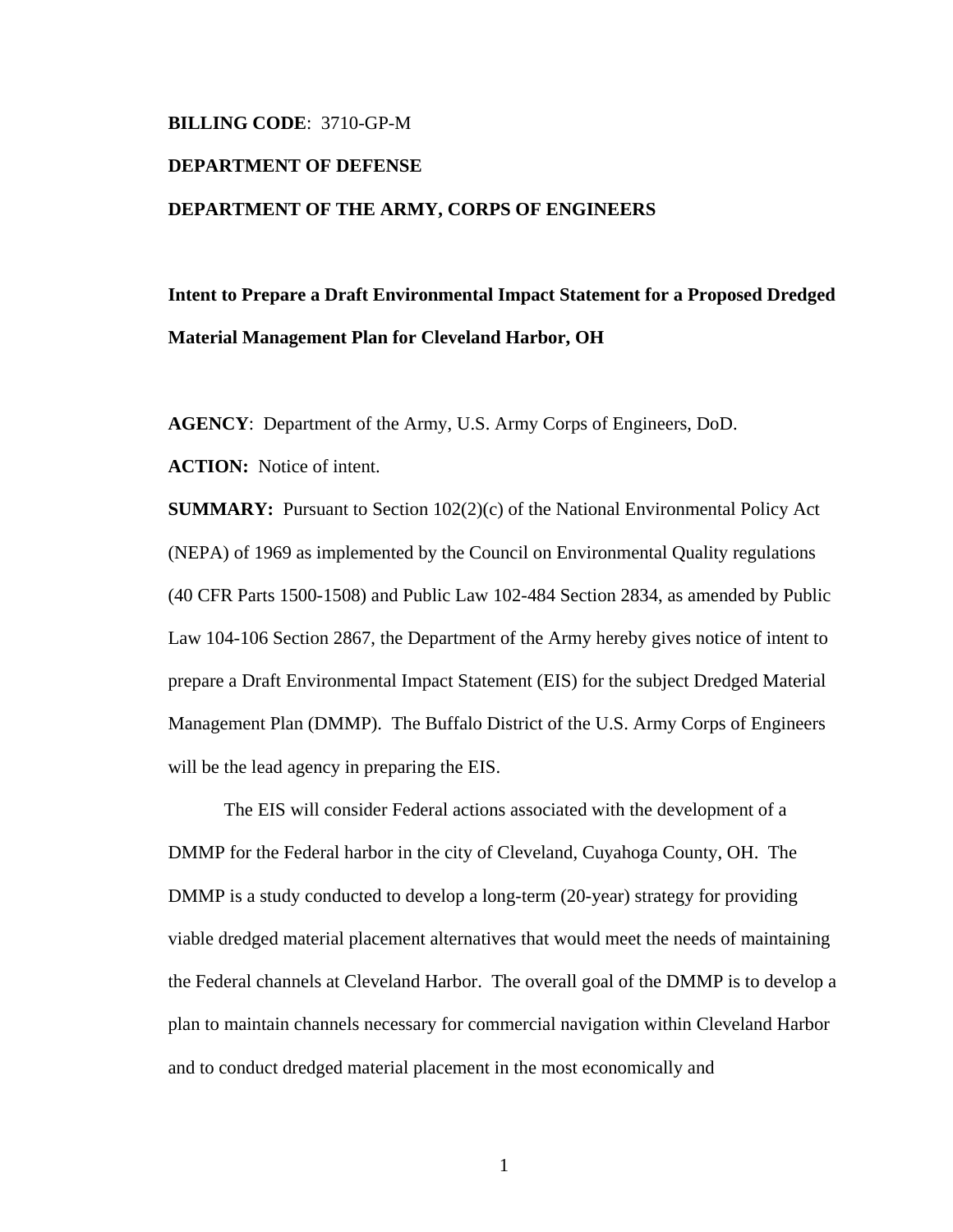environmentally sound manner, and maximize the use of dredged material as a beneficial resource.

**FOR FURTHER INFORMATION CONTACT**: Mr. Michael Asquith, Project Manager, Buffalo District, Corps of Engineers, CELRB-PM-PM, 1776 Niagara Street, Buffalo, NY 14207-3199, telephone (716) 879-4352, or Ms. Patti McKenna, NEPA Coordinator, Buffalo District, Corps of Engineers, 1776 Niagara Street, Buffalo, NY 14207-3199, Telephone: (716) 879-4367.

**SUPPLEMENTARY INFORMATION**: Cleveland Harbor is located on Lake Erie at the mouth of the Cuyahoga River. Included in the study area are the Outer Harbor and Cuyahoga River Channels. The harbor is protected by a breakwater system: an east breakwater (20,970 feet long), a west breakwater (6,048 feet long), and the east and west arrowhead breakwaters (each measuring 1,250 feet). Cleveland Harbor is dredged twice each year. The average dredging volume per year from 1998 through 2005 is 305,000 cubic yards, which includes Federal and non-Federal dredging activities. In accordance with joint U.S. Environmental Protection Agency (USEPA) and the U.S. Army Corps of Engineers (USACE) protocols contained in the Great Lakes Dredged Material Testing and Evaluation Manual (1998), all sediment dredged from Cleveland Harbor and Cuyahoga River Channels is unsuitable for open lake and nearshore placement. All dredged material is currently placed in a Confined Disposal Facility (CDF). Since the 1960s, five CDFs have been constructed at Cleveland Harbor (9, 10B, 12, 13 and 14). The current operational CDF (10B) is nearing design capacity. Planning efforts are underway for interim placement solutions at CDF 10B. However, to address long-term

2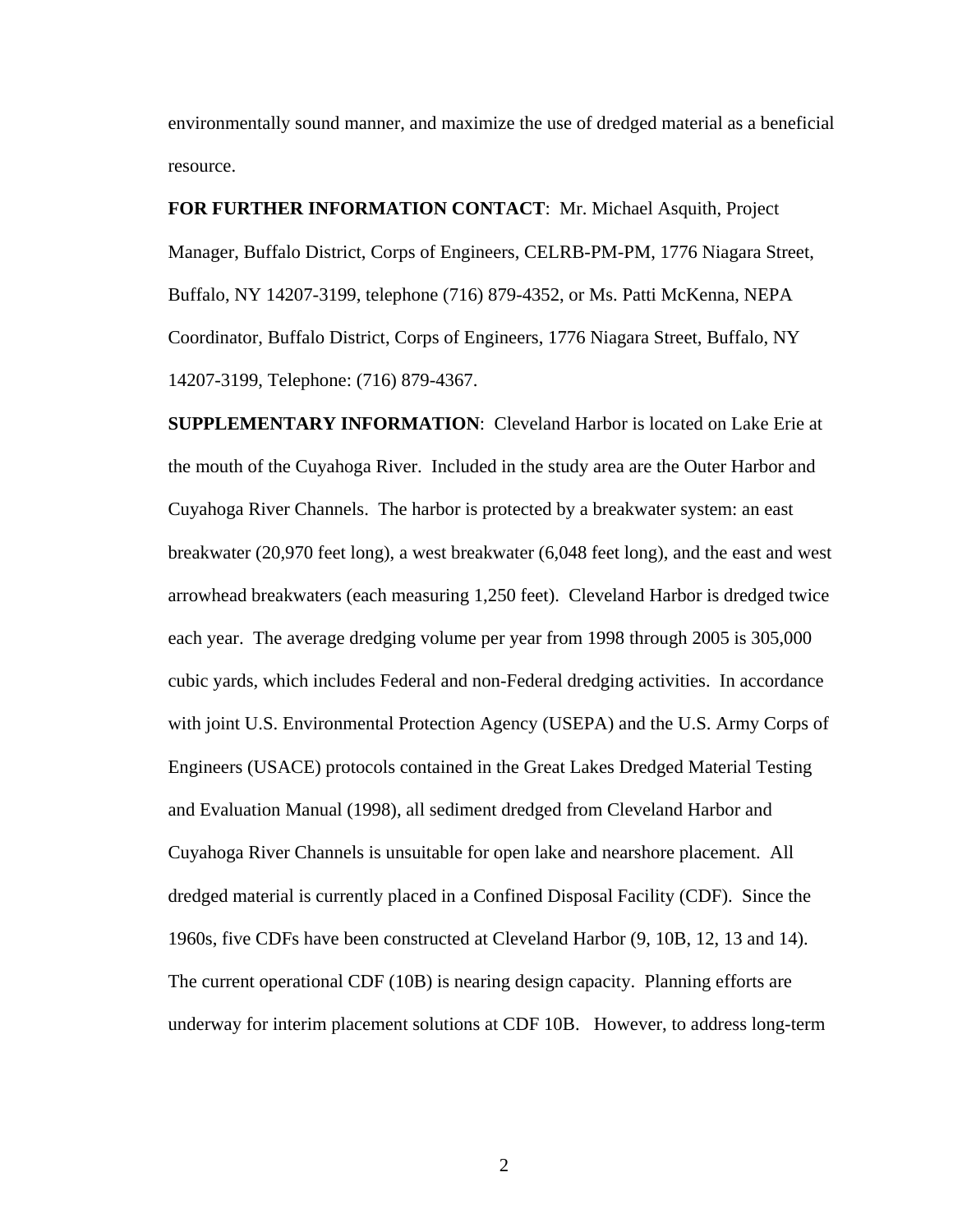dredging and dredged material management needs, additional placement sites for dredged material disposal must also be made available.

 *Proposed Action:* In accordance with U.S. Army Corps of Engineers Regulation 1105-2-100, a DMMP is prepared for a Federal navigation project to ensure that maintenance dredging activities are performed in an environmentally acceptable manner, use sound engineering techniques, are economically warranted, and that sufficient confined disposal facilities are available for at least the next 20 years. The proposed DMMP will focus on the management of dredged material from maintaining Federal navigation channels at Cleveland Harbor, and will take into consideration non-Federal dredging projects permitted by the Buffalo District. The approved DMMP will be consistent with sound engineering practices and meet all Federal environmental compliance standards, including those established by the Clean Water Act. In addition, the DMMP will be consistent with State plans such as the Ohio Coastal Zone Management Program.

 *Reasonable Alternatives:* The alternatives for the DMMP will consist of an array of disposal and beneficial use options. It is Corps of Engineers planning policy to consider all practicable and relevant alternative management measures. Options for managing dredged material at Cleveland Harbor that are being considered include the following: (1) Open-lake Placement. To date, all sediment dredged from Cleveland Harbor and Cuyahoga River Channels is unsuitable for open lake placement; (2) Confined Disposal. Additional capacity would be created in one of the existing CDFs through adaptive management and/or the construction of internal dikes; (3) New Confined Disposal Facility. The construction of a new in-water CDF will also need to be

3